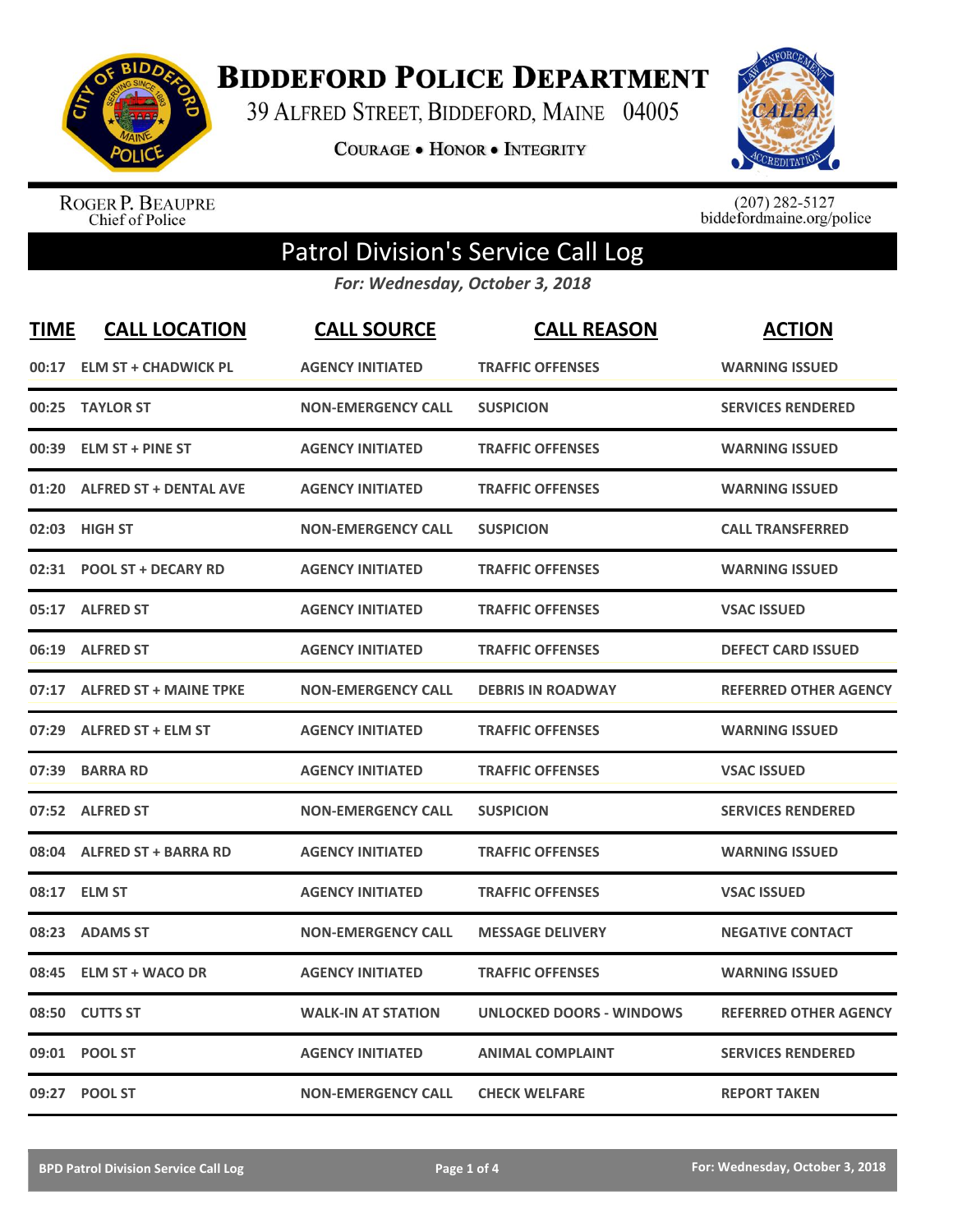| <b>TIME</b> | <b>CALL LOCATION</b>          | <b>CALL SOURCE</b>        | <b>CALL REASON</b>                                                | <b>ACTION</b>             |
|-------------|-------------------------------|---------------------------|-------------------------------------------------------------------|---------------------------|
| 09:29       | <b>SIMARD AVE</b>             | <b>NON-EMERGENCY CALL</b> | <b>PAPERWORK</b>                                                  | <b>SERVICES RENDERED</b>  |
|             | 09:33 BOULDER WAY             | <b>NON-EMERGENCY CALL</b> | <b>SUSPICION</b>                                                  | <b>SERVICES RENDERED</b>  |
|             | 09:35 POOL ST                 | <b>AGENCY INITIATED</b>   | <b>ANIMAL COMPLAINT</b>                                           | <b>SERVICES RENDERED</b>  |
|             | 09:45 POOL ST                 | <b>E-911 CALL</b>         | <b>WARRANT ARREST</b>                                             | <b>ARREST(S) MADE</b>     |
|             | <b>CHARGE: WARRANT ARREST</b> |                           | OFFENDER: ANGELA MARIE LYONS  AGE: 47  RESIDENT OF: BIDDEFORD, ME |                           |
|             | 09:52 ALFRED ST               | <b>WALK-IN AT STATION</b> | <b>COURT ORDERED CHECK IN</b>                                     | <b>SERVICES RENDERED</b>  |
|             | 10:01 MARBLEHEAD LN + POOL ST | <b>AGENCY INITIATED</b>   | <b>DISABLED VEHICLE</b>                                           | <b>SERVICES RENDERED</b>  |
|             | 10:02 ALFRED ST               | <b>WALK-IN AT STATION</b> | <b>COURT ORDERED CHECK IN</b>                                     | <b>SERVICES RENDERED</b>  |
|             | 10:04 ALFRED ST               | <b>WALK-IN AT STATION</b> | <b>COURT ORDERED CHECK IN</b>                                     | <b>SERVICES RENDERED</b>  |
|             | 10:23 ALFRED ST               | <b>WALK-IN AT STATION</b> | <b>COURT ORDERED CHECK IN</b>                                     | <b>SERVICES RENDERED</b>  |
|             | 10:43 ELM ST                  | <b>WALK-IN AT STATION</b> | <b>VIOL PROTECTION FROM ABUSE</b>                                 | <b>NO VIOLATION</b>       |
|             | 10:57 FOREST ST               | <b>E-911 CALL</b>         | <b>SUSPICION</b>                                                  | <b>SERVICES RENDERED</b>  |
|             | 11:45 ALFRED ST               | <b>WALK-IN AT STATION</b> | <b>COURT ORDERED CHECK IN</b>                                     | <b>NO VIOLATION</b>       |
|             | 12:04 SACO FALLS WAY          | <b>NON-EMERGENCY CALL</b> | <b>CRIMINAL MISCHIEF</b>                                          | <b>SERVICES RENDERED</b>  |
|             | 12:26 WEST MYRTLE ST          | <b>OTHER</b>              | <b>SPEEDING COMPLAINT</b>                                         | <b>SERVICES RENDERED</b>  |
|             | 13:01 LAMBERT ST + ALFRED ST  | <b>E-911 CALL</b>         | <b>CHECK WELFARE</b>                                              | <b>SERVICES RENDERED</b>  |
|             | 13:08 WEST CUTTS ST           | <b>WALK-IN AT STATION</b> | <b>SUSPICION</b>                                                  | <b>REPORT TAKEN</b>       |
|             | 13:15 LINCOLN ST              | <b>E-911 CALL</b>         | 911 MISUSE                                                        | <b>NO ACTION REQUIRED</b> |
|             | <b>13:56 MAIN ST</b>          | <b>NON-EMERGENCY CALL</b> | <b>CHECK WELFARE</b>                                              | <b>SERVICES RENDERED</b>  |
|             | 14:11 CATHEDRAL OAKS DR       | <b>NON-EMERGENCY CALL</b> | <b>ANIMAL COMPLAINT</b>                                           | <b>GONE ON ARRIVAL</b>    |
|             | 14:28 LAMBERT ST              | <b>NON-EMERGENCY CALL</b> | <b>ANIMAL COMPLAINT</b>                                           | <b>SERVICES RENDERED</b>  |
|             | 14:45 STONE ST                | <b>WALK-IN AT STATION</b> | <b>JUVENILE OFFENSES</b>                                          | <b>SERVICES RENDERED</b>  |
|             | 14:48 MAPLEWOOD AVE           | <b>RADIO</b>              | <b>OUT FOR FIRE INSPECTION</b>                                    | <b>SERVICES RENDERED</b>  |
|             | 15:19 WEST ST                 | <b>NON-EMERGENCY CALL</b> | <b>SUSPICION</b>                                                  | <b>UNFOUNDED</b>          |
|             | 15:39 AMHERST ST              | <b>WALK-IN AT STATION</b> | <b>HARASSMENT</b>                                                 | <b>SERVICES RENDERED</b>  |
|             | <b>15:43 MAIN ST</b>          | <b>E-911 CALL</b>         | 911 MISUSE                                                        | <b>NEGATIVE CONTACT</b>   |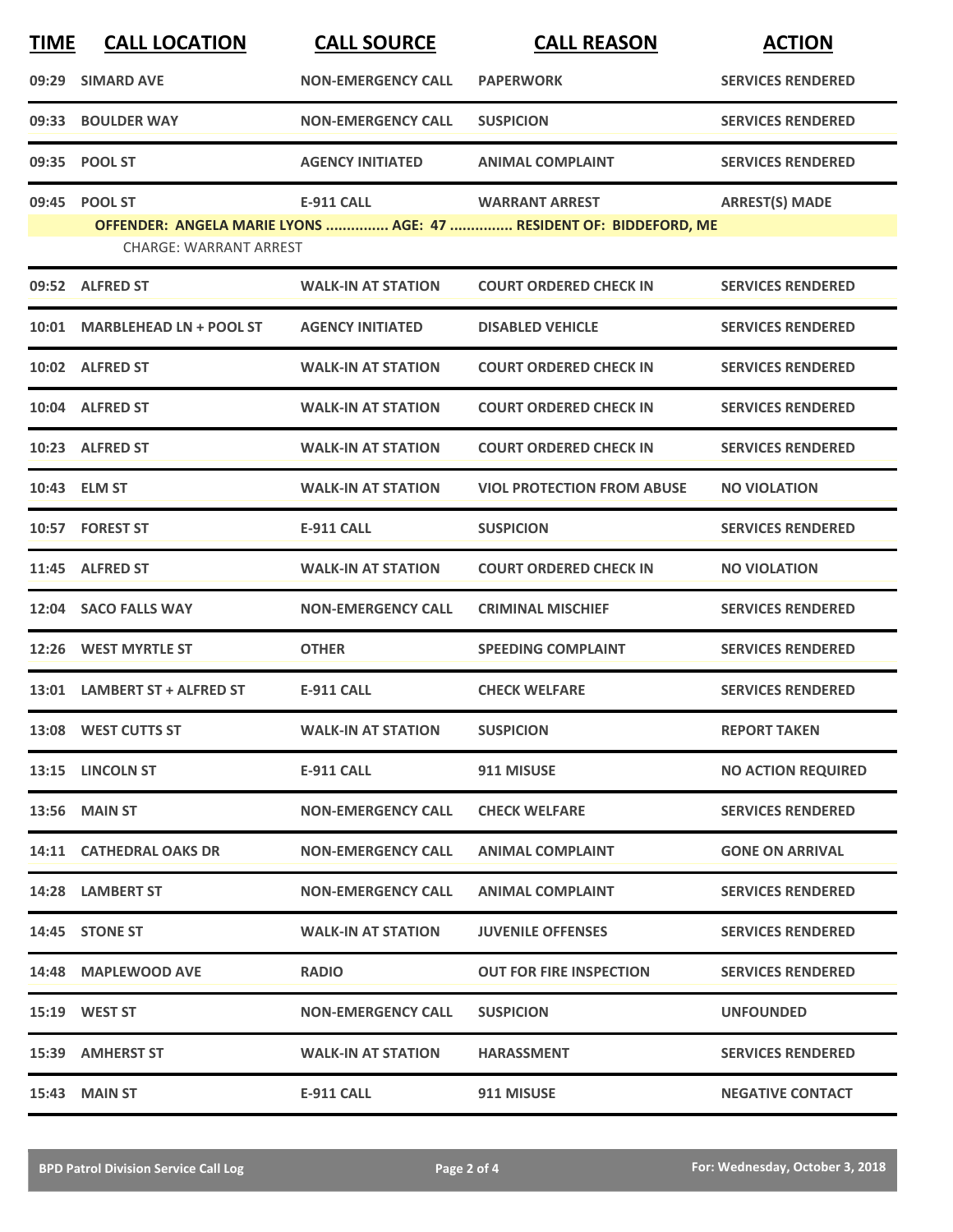| <b>TIME</b> | <b>CALL LOCATION</b>                                                      | <b>CALL SOURCE</b>                                   | <b>CALL REASON</b>                                                                                   | <b>ACTION</b>                |
|-------------|---------------------------------------------------------------------------|------------------------------------------------------|------------------------------------------------------------------------------------------------------|------------------------------|
|             | 15:51 MAIN ST                                                             | <b>E-911 CALL</b>                                    | <b>CHECK WELFARE</b>                                                                                 | <b>SERVICES RENDERED</b>     |
|             | 16:07 ELM ST                                                              | <b>E-911 CALL</b>                                    | <b>CHECK WELFARE</b>                                                                                 | <b>TRANSPORT TO HOSPITAL</b> |
|             | 16:08 WATER ST + MAIN ST<br><b>CHARGE: VIOLATING CONDITION OF RELEASE</b> | <b>AGENCY INITIATED</b>                              | <b>ASSIST PD AGENCY</b><br>OFFENDER: ERICK AARON ROBINSON  AGE: 34  RESIDENT OF: NORTH WATERBORO, ME | <b>ARREST(S) MADE</b>        |
|             | <b>CHARGE: WARRANT ARREST</b>                                             | <b>CHARGE: UNLAWFUL POSSESSION OF SCHEDULED DRUG</b> |                                                                                                      |                              |
|             | <b>16:08 MAIN ST</b>                                                      | <b>E-911 CALL</b>                                    | <b>CHECK WELFARE</b>                                                                                 | <b>NO TRANSPORT</b>          |
| 16:34       | <b>ALFRED ST</b>                                                          | <b>NON-EMERGENCY CALL</b>                            | <b>COURT ORDERED CHECK IN</b>                                                                        | <b>SERVICES RENDERED</b>     |
|             | 16:46 TIGER WAY                                                           | <b>AGENCY INITIATED</b>                              | <b>ASSAULT</b>                                                                                       | <b>REPORT TAKEN</b>          |
|             | 17:04 GRAHAM ST                                                           | <b>WALK-IN AT STATION</b>                            | <b>SUSPICION</b>                                                                                     | <b>REPORT TAKEN</b>          |
| 17:11       | <b>WENTWORTH ST</b>                                                       | <b>NON-EMERGENCY CALL</b>                            | <b>JUVENILE OFFENSES</b>                                                                             | <b>SERVICES RENDERED</b>     |
|             | 17:23 DARTMOUTH ST                                                        | <b>NON-EMERGENCY CALL</b>                            | <b>HARASSMENT</b>                                                                                    | <b>REPORT TAKEN</b>          |
|             | <b>CHARGE: CRIMINAL THREATENING</b>                                       |                                                      | OFFENDER: JANE F ST PIERRE  AGE: 74  RESIDENT OF: BIDDEFORD, ME                                      |                              |
| 17:36       | <b>MEDICAL CENTER DR</b>                                                  | <b>AGENCY INITIATED</b>                              | <b>SUSPICION</b>                                                                                     | <b>SERVICES RENDERED</b>     |
|             | 17:48 ALFRED ST                                                           | <b>NON-EMERGENCY CALL</b>                            | ANIMAL COMPLAINT/CODE ENF ISS REFERRED OTHER AGENCY                                                  |                              |
| 17:53       | <b>GRAHAM ST</b>                                                          | <b>NON-EMERGENCY CALL</b>                            | <b>SUSPICION</b>                                                                                     | <b>NO ACTION REQUIRED</b>    |
| 18:06       | <b>GOOCH ST</b>                                                           | <b>NON-EMERGENCY CALL</b>                            | <b>TRESPASSING</b>                                                                                   | <b>GONE ON ARRIVAL</b>       |
|             | 18:10 ALFRED ST                                                           | <b>WALK-IN AT STATION</b>                            | <b>PAPERWORK</b>                                                                                     | <b>PAPERWORK SERVED</b>      |
|             | 18:12 ALFRED ST                                                           | <b>NON-EMERGENCY CALL</b>                            | <b>ANIMAL COMPLAINT</b>                                                                              | <b>SERVICES RENDERED</b>     |
|             | 18:49 STATE ST                                                            | <b>E-911 CALL</b>                                    | 911 MISUSE                                                                                           | <b>SERVICES RENDERED</b>     |
|             | 20:50 ALFRED ST                                                           | <b>NON-EMERGENCY CALL</b>                            | <b>PUBLIC URINATION OR DEFECATIO</b>                                                                 | <b>SERVICES RENDERED</b>     |
|             | 20:54 CHERRY LN                                                           | <b>NON-EMERGENCY CALL</b>                            | <b>DOMESTIC COMPLAINTS</b>                                                                           | <b>ARREST(S) MADE</b>        |
|             | <b>CHARGE: DOMESTIC VIOLENCE ASSAULT</b>                                  |                                                      | OFFENDER: MANUEL AMES HALE  AGE: 41  RESIDENT OF: BIDDEFORD, ME                                      |                              |
|             | 21:23 SPRUCE ST                                                           | <b>WALK-IN AT STATION</b>                            | <b>THEFT</b>                                                                                         | <b>CITATION ISSUED</b>       |
|             | <b>CHARGE: THEFT OF SERVICES</b>                                          |                                                      | OFFENDER: NATHAN CHRISTOPHER SIMMONS  AGE: 40  RESIDENT OF: SACO, ME                                 |                              |
| 21:48       | <b>KENZIE WAY</b>                                                         | <b>NON-EMERGENCY CALL</b>                            | <b>SUSPICION</b>                                                                                     | <b>SERVICES RENDERED</b>     |
|             | 22:02 WEST ST                                                             | <b>NON-EMERGENCY CALL</b>                            | <b>CHECK WELFARE</b>                                                                                 | <b>SERVICES RENDERED</b>     |